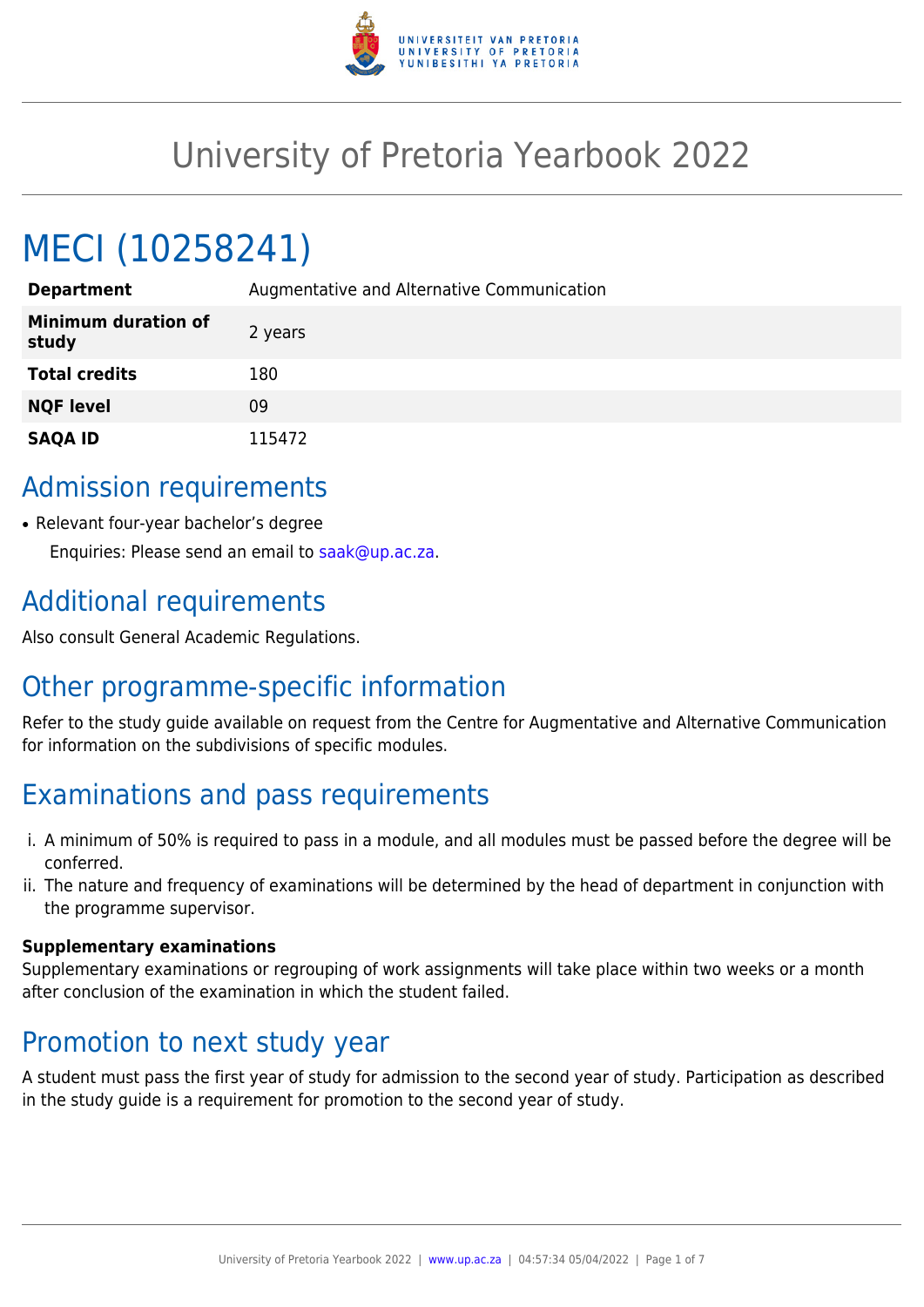

## Pass with distinction

The degree is conferred with distinction on a student who has obtained an average of at least 75% in all the modules.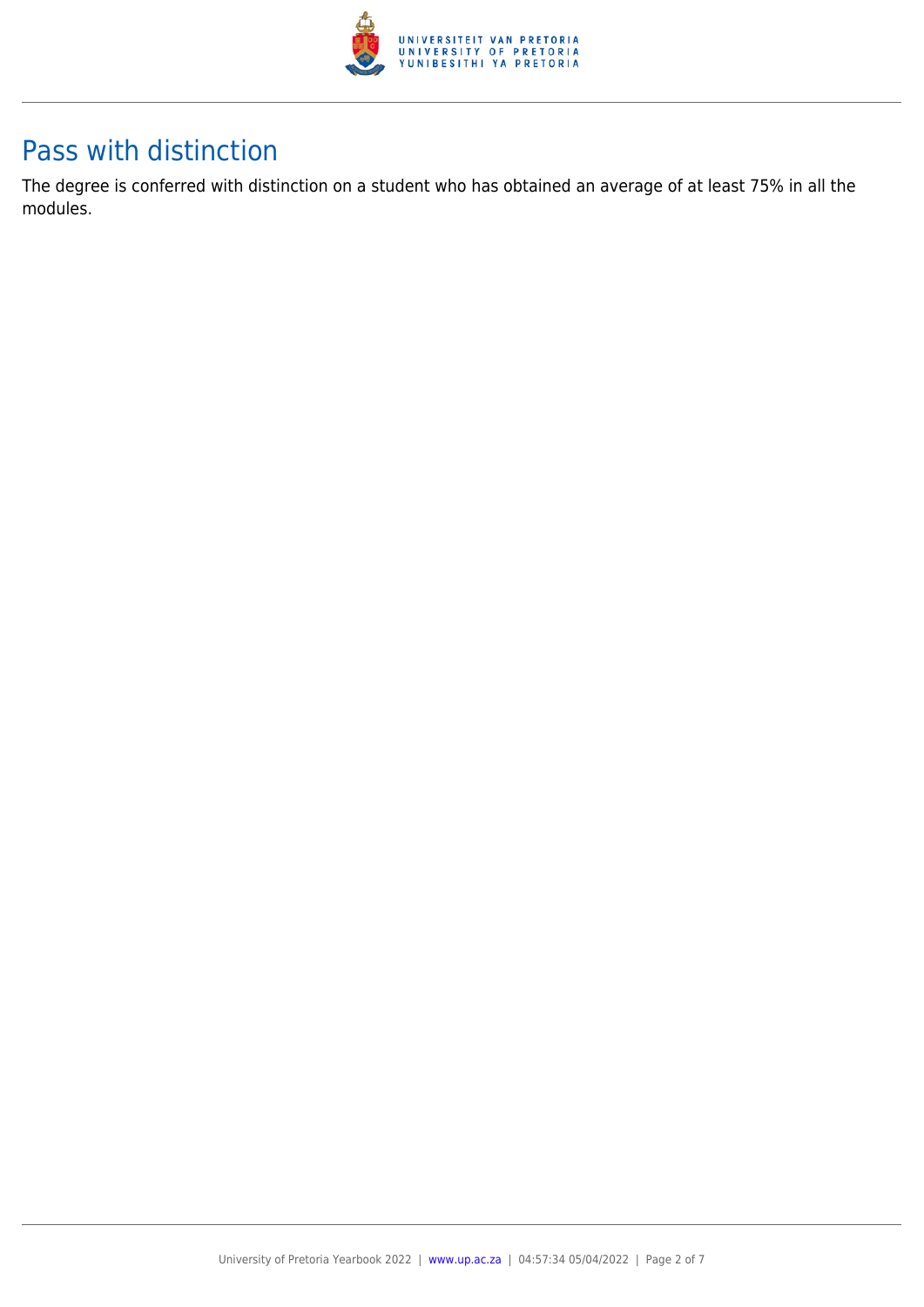

# Curriculum: Year 1

**Minimum credits: 90**

### **Core modules**

### **Critical theoretical analysis in ECI 801 (ECI 801)**

| <b>NQF Level</b><br>09                                                  |  |
|-------------------------------------------------------------------------|--|
| <b>Prerequisites</b><br>No prerequisites.                               |  |
| Module is presented in English<br><b>Language of tuition</b>            |  |
| Centre for Augmentative and Alternative Communicat<br><b>Department</b> |  |
| <b>Period of presentation</b><br>Year                                   |  |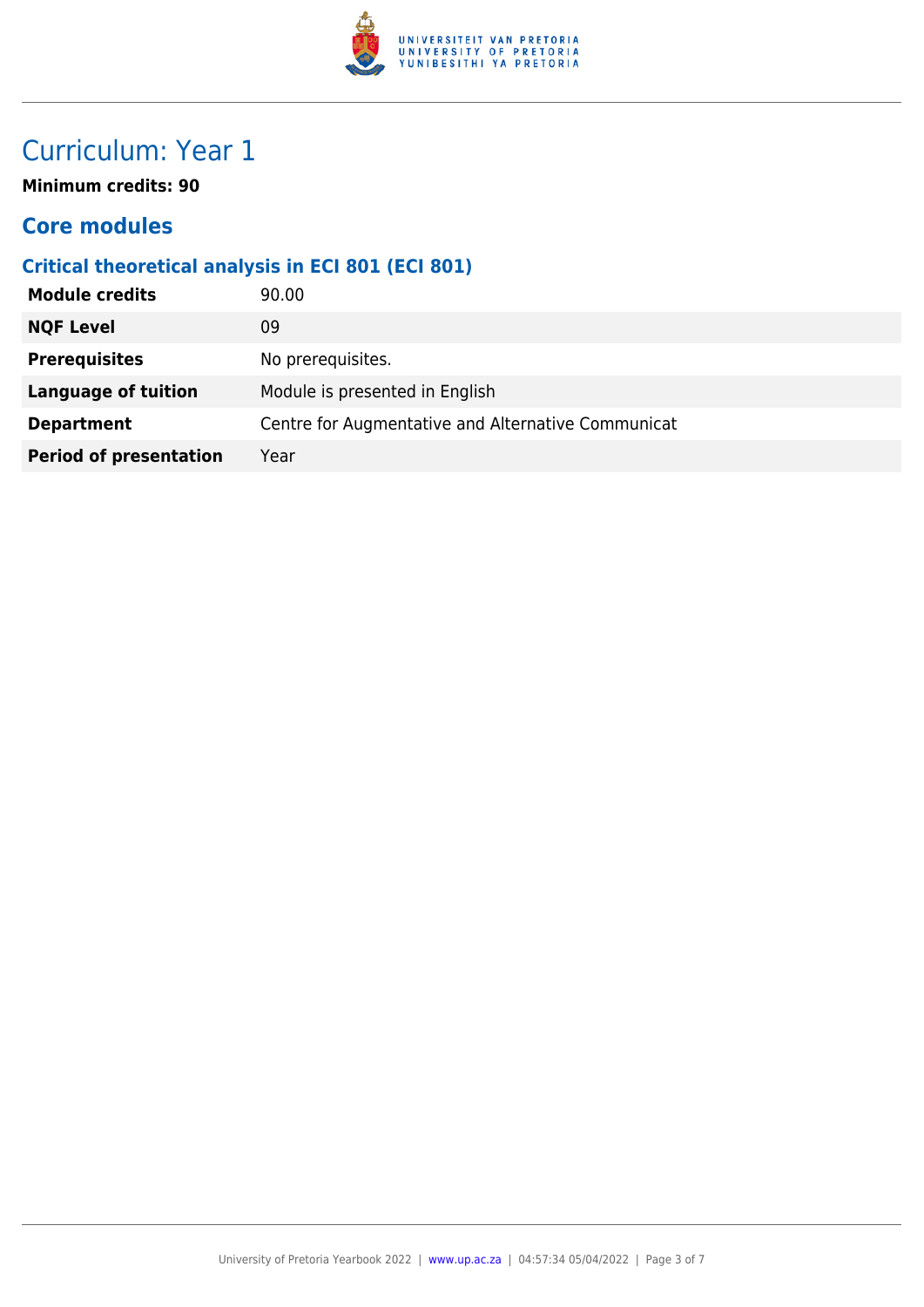

# Curriculum: Final year

**Minimum credits: 30**

### **Core modules**

#### **Collaborative problem solving 872 (ECI 872)**

| <b>Module credits</b>         | 20.00                                                                          |
|-------------------------------|--------------------------------------------------------------------------------|
| <b>NQF Level</b>              | 09                                                                             |
| <b>Prerequisites</b>          | No prerequisites.                                                              |
| <b>Contact time</b>           | 1 discussion class per week, 3 seminars per week, 5 web-based periods per week |
| <b>Language of tuition</b>    | Module is presented in English                                                 |
| <b>Department</b>             | Centre for Augmentative and Alternative Communicat                             |
| <b>Period of presentation</b> | Year                                                                           |

#### **Measurement in ECI 873 (ECI 873)**

| <b>Module credits</b>         | 20.00                                               |
|-------------------------------|-----------------------------------------------------|
| <b>NQF Level</b>              | 09                                                  |
| <b>Prerequisites</b>          | No prerequisites.                                   |
| <b>Contact time</b>           | 20 lectures per week, 5 discussion classes per week |
| <b>Language of tuition</b>    | Module is presented in English                      |
| <b>Department</b>             | Centre for Augmentative and Alternative Communicat  |
| <b>Period of presentation</b> | Semester 2                                          |

#### **Evaluation and intervention 874 (ECI 874)**

| <b>Module credits</b>         | 20.00                                               |
|-------------------------------|-----------------------------------------------------|
| <b>NQF Level</b>              | 09                                                  |
| <b>Prerequisites</b>          | No prerequisites.                                   |
| <b>Contact time</b>           | 20 lectures per week, 5 discussion classes per week |
| <b>Language of tuition</b>    | Module is presented in English                      |
| <b>Department</b>             | Centre for Augmentative and Alternative Communicat  |
| <b>Period of presentation</b> | Semester 1                                          |

### **Elective modules**

#### **Child health 860 (ECI 860)**

| <b>Module credits</b> | 30.00 |
|-----------------------|-------|
| <b>NQF Level</b>      | 09    |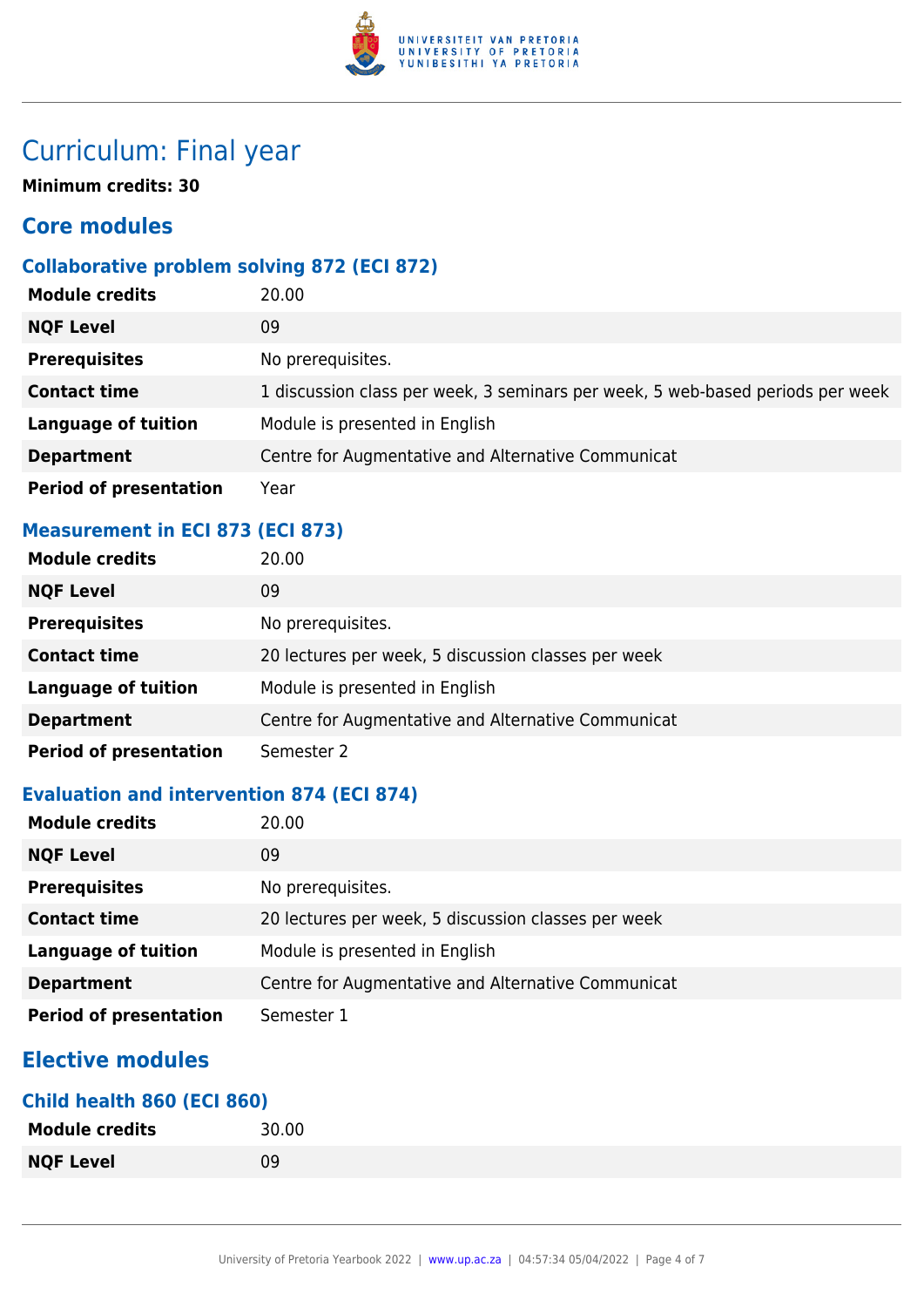

| <b>Prerequisites</b>          | No prerequisites.                                                                       |
|-------------------------------|-----------------------------------------------------------------------------------------|
| <b>Contact time</b>           | 1 discussion class per week, 10 seminars per week, 5 other contact sessions per<br>week |
| Language of tuition           | Module is presented in English                                                          |
| <b>Department</b>             | Centre for Augmentative and Alternative Communicat                                      |
| <b>Period of presentation</b> | Semester 1                                                                              |

### **Communication pathology 861 (ECI 861)**

| <b>Module credits</b>         | 30.00                                              |
|-------------------------------|----------------------------------------------------|
| <b>NQF Level</b>              | 09                                                 |
| <b>Prerequisites</b>          | No prerequisites.                                  |
| <b>Contact time</b>           | 10 seminars per week, 5 web-based periods per week |
| <b>Language of tuition</b>    | Module is presented in English                     |
| <b>Department</b>             | Centre for Augmentative and Alternative Communicat |
| <b>Period of presentation</b> | Semester 1                                         |

### **Education psychology 862 (ECI 862)**

| <b>Module credits</b>         | 30.00                                              |
|-------------------------------|----------------------------------------------------|
| <b>NQF Level</b>              | 09                                                 |
| <b>Prerequisites</b>          | No prerequisites.                                  |
| <b>Contact time</b>           | 5 web-based periods per week                       |
| <b>Language of tuition</b>    | Module is presented in English                     |
| <b>Department</b>             | Centre for Augmentative and Alternative Communicat |
| <b>Period of presentation</b> | Semester 1                                         |

### **Nursing science 863 (ECI 863)**

| <b>Module credits</b>         | 30.00                                                                                                                 |
|-------------------------------|-----------------------------------------------------------------------------------------------------------------------|
| <b>NQF Level</b>              | 09                                                                                                                    |
| <b>Prerequisites</b>          | No prerequisites.                                                                                                     |
| <b>Contact time</b>           | 1 discussion class per week, 10 seminars per week, 5 other contact sessions per<br>week, 5 web-based periods per week |
| Language of tuition           | Module is presented in English                                                                                        |
| <b>Department</b>             | Centre for Augmentative and Alternative Communicat                                                                    |
| <b>Period of presentation</b> | Semester 1                                                                                                            |

### **Occupational therapy 865 (ECI 865)**

**Module credits** 30.00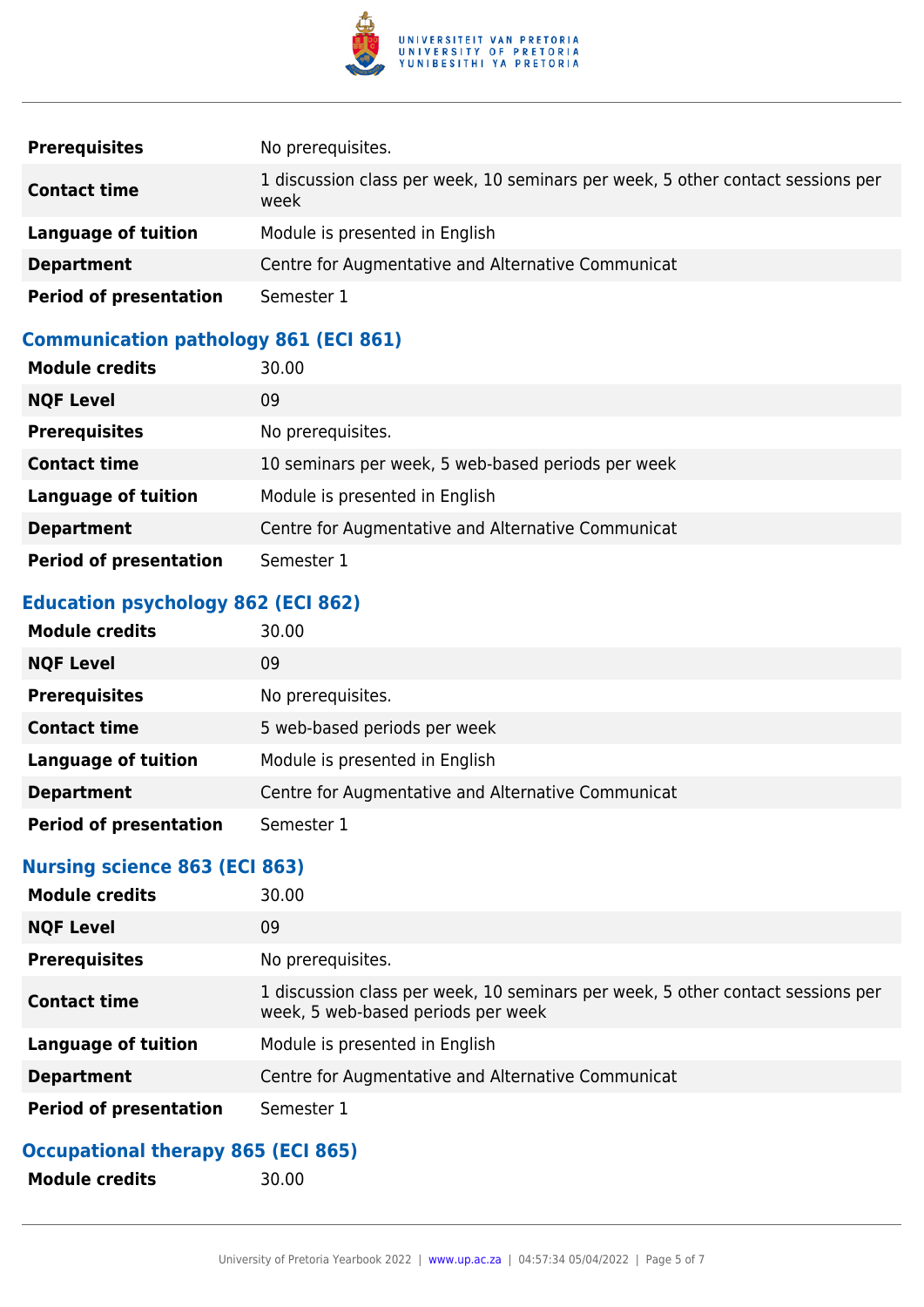

| <b>NQF Level</b>              | 09                                                 |
|-------------------------------|----------------------------------------------------|
| <b>Prerequisites</b>          | No prerequisites.                                  |
| <b>Contact time</b>           | 10 seminars per week, 5 web-based periods per week |
| <b>Language of tuition</b>    | Module is presented in English                     |
| <b>Department</b>             | Centre for Augmentative and Alternative Communicat |
| <b>Period of presentation</b> | Semester 1                                         |

### **Physiotherapy 866 (ECI 866)**

| <b>Module credits</b>         | 30.00                                                                                                                 |
|-------------------------------|-----------------------------------------------------------------------------------------------------------------------|
| <b>NQF Level</b>              | 09                                                                                                                    |
| <b>Prerequisites</b>          | No prerequisites.                                                                                                     |
| <b>Contact time</b>           | 1 discussion class per week, 10 seminars per week, 5 other contact sessions per<br>week, 5 web-based periods per week |
| <b>Language of tuition</b>    | Module is presented in English                                                                                        |
| <b>Department</b>             | Centre for Augmentative and Alternative Communicat                                                                    |
| <b>Period of presentation</b> | Semester 1                                                                                                            |

#### **Severe disability 867 (ECI 867)**

| <b>Module credits</b>         | 30.00                                              |
|-------------------------------|----------------------------------------------------|
| <b>NQF Level</b>              | 09                                                 |
| <b>Prerequisites</b>          | No prerequisites.                                  |
| <b>Contact time</b>           | 10 seminars per week, 5 web-based periods per week |
| <b>Language of tuition</b>    | Module is presented in English                     |
| <b>Department</b>             | Centre for Augmentative and Alternative Communicat |
| <b>Period of presentation</b> | Semester 1                                         |

#### **Social work 868 (ECI 868)**

| <b>Module credits</b>         | 30.00                                                                                                                 |
|-------------------------------|-----------------------------------------------------------------------------------------------------------------------|
| <b>NQF Level</b>              | 09                                                                                                                    |
| <b>Prerequisites</b>          | No prerequisites.                                                                                                     |
| <b>Contact time</b>           | 1 discussion class per week, 10 seminars per week, 2 other contact sessions per<br>week, 5 web-based periods per week |
| <b>Language of tuition</b>    | Module is presented in English                                                                                        |
| <b>Department</b>             | Centre for Augmentative and Alternative Communicat                                                                    |
| <b>Period of presentation</b> | Semester 1                                                                                                            |